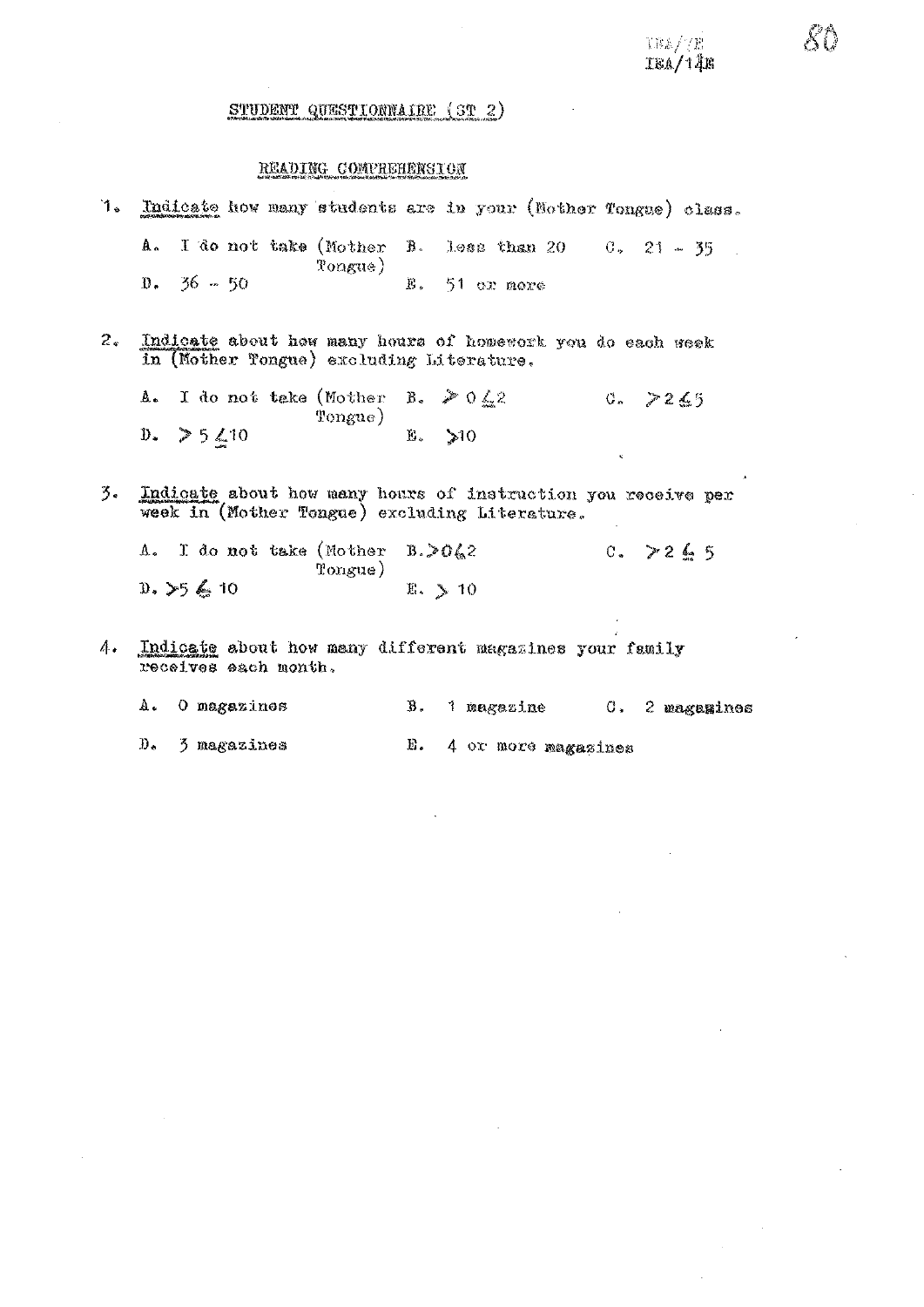Indicate how frequently you like to read books or magazine<br>articles dealing with: (Indicate one response for each row)

|                 |                                                               | B <sub>1</sub><br>Δ,       |                | $C -$           |  |
|-----------------|---------------------------------------------------------------|----------------------------|----------------|-----------------|--|
|                 |                                                               | Not at all<br>Occasionally |                | Frequently      |  |
| 5.              | Adventure                                                     | A.                         | $\rm B$ .      | $\mathrm{G}$ .  |  |
| 6.              | History and<br>Biography                                      | A.                         | $\rm B$ .      | С.              |  |
| 7.              | $S$ cience $/$<br>Technical<br>Reading                        | Α.                         | $B -$          | $C_{\bullet}$   |  |
| 8.              | Science<br>fiction                                            | Λ.                         | $\mathbf B$ .  | $C_{\ast}$      |  |
| 9.              | Travel and<br>Exploration                                     | Á.                         | $\mathbb B$ .  | C.              |  |
| 10.             | Current Events                                                | Α.                         | $B$ .          | $C$ .           |  |
| 11.             | Mystery and<br>Detective                                      | A.,                        | $\rm B$ .      | $\mathcal{C}$ . |  |
| 12 <sub>o</sub> | Art                                                           | A.,                        | Β,             | $G$ .           |  |
| 15.             | Politics and<br>Economics                                     | $\Lambda$ .                | $\mathbf B$ .  | $\mathcal C$ .  |  |
| 14.             | Philosophy and<br>Religion                                    | $\Lambda$ .                | $\rm B$ .      | $\mathcal{C}$ . |  |
| 15.             | Sports                                                        | Λ.                         | $B$ .          | $\mathbb C$ .   |  |
| 16.             | Love Stories                                                  | Λ.,                        | $B -$          | $\mathsf{C}$ .  |  |
| 17.             | Humour                                                        | A.                         | Ъ.             | $C_{\bullet}$   |  |
| 18.             | Myths and<br>Legends                                          | Λ.                         | $B_{\epsilon}$ | $\mathcal C$ .  |  |
| 19.             | Poetry                                                        | $\hbar$ .                  | $\, {\bf B}$ . | $C_{\bullet}$   |  |
| 20.             | Film and Music<br>Celebrities                                 | Λ.                         | Β.             | C.              |  |
| 21.             | School Stories                                                | Λ,                         | Р.             | $\mathcal{C}$ . |  |
| 22.             | Does your family receive a daily newspaper?<br>(Indicate one) |                            |                |                 |  |

A. Yes

 $\bar{z}$ 

No, but I often road one, most days anyway.  $\mathbf B$  .

 $\rm C$  . No, and I never read one  $\boldsymbol{\mu}$